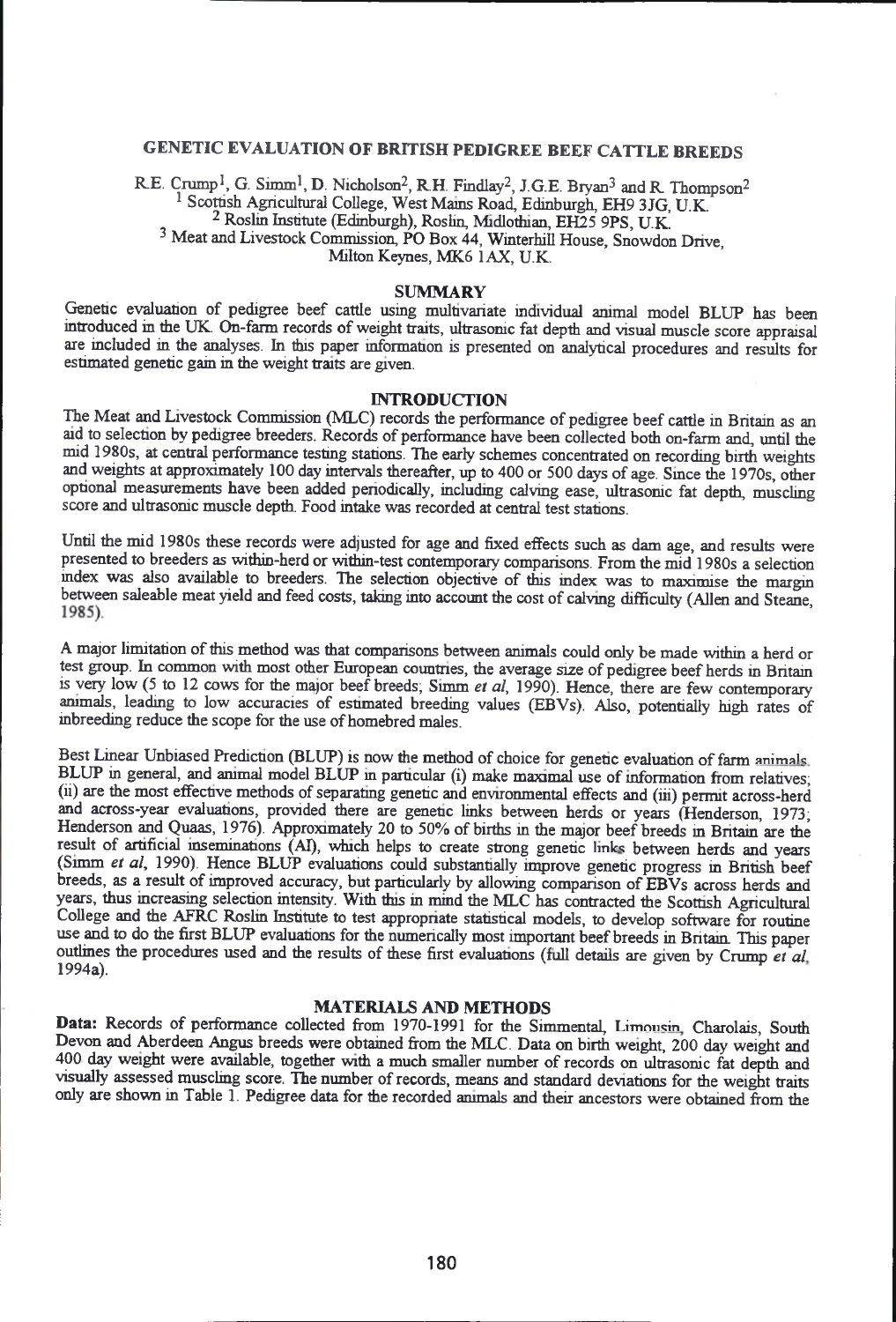**relevant breed society. In some cases supplementary records of birth weight were also available from the breed society. Data validation was earned out at the MLC.**

**Table 1.** Number of observations (obs), means  $(\bar{x}, \bar{m} \text{ kg})$  and standard deviations (sd, in kg) for the three **weight traits recorded in five beef breeds**

| <b>Breed</b>   |         | Birth weight            |     | 200 day weight |     |     | 400 day weight |     |    |  |
|----------------|---------|-------------------------|-----|----------------|-----|-----|----------------|-----|----|--|
|                | obs     | $\overline{\textbf{x}}$ | sd  | obs            | ≅   | sd  | obs            |     | sd |  |
| Charolais      | 84 073  | 42.9                    | 4.6 | 48 238         | 282 | 37  | 23 699         | 522 | 49 |  |
| Simmental      | 40 748  | 40.3                    | 3.9 | 34 923         | 286 | 33  | 18 6 13        | 518 | 44 |  |
| Limousin       | 49 846  | 37.0                    | 3.4 | 31 046         | 251 | 29. | 17375          | 459 | 39 |  |
| Aberdeen Angus | 5898    | 31.7                    | 3.5 | 22 019         | 208 | 29. | 11 711         | 390 | 38 |  |
| South Devon    | 4 1 1 0 | 43.8                    | 5.8 | 20 6 29        | 253 | 36  | 8314           | 441 | 50 |  |

**The data for weight traits and ultrasonic fat depth were conected for heterogeneity of variance between herds using the methodology of Brotherstone and Hill, 1986. The standardisation procedure scaled data so that the within-herd variance moved towards the population mean within-herd variance for that trait. The weight given to the within-herd variance estimate in the scaling factor for any herd depended on the number of degrees of freedom associated with the estimate. Data values were corrected for contemporary group means and least squares estimates of fixed effects, the residuals were standardised and records were recreated by adding fixed effects and contemporary group means back on.**

**Assignment of records to contemporary groups: An algorithm to assign records to contemporary groups within herds was produced which took account of the within herd calving pattern and recorded information on management groups, where available. Simple methods were used to investigate the effect of assigning records** to contemporary groups in different ways. The accuracy of mass selection is  $r = h(l-l/n)^{\frac{1}{2}}$ , where *h* is the **square root of the heritability and** *n* **is the size of the contemporary groups. The number and size of contemporary groups affects the magnitude of** *r.* **When there are many small contemporary groups** *r* **will be lower than when there are few large contemporary groups The heritability estimate is also dependent upon the** number and size of contemporary groups. Considering additive direct effects only,  $h = \sigma_d/(\sigma_d + \sigma_e)$ . If we **assume that all variance changes due to contemporary groups affect environmental rather than additive genetic** variance, then when there are many small contemporary groups  $\sigma_e$  will be reduced, compared to when there **are few large contemporary groups, because variance between contemporary group means is accounted for. Reducing** *a e* **causes an increase in** *h* **and a corresponding increase in** *r.* **The balance between** *h* **and** *r* **can be investigated for different contemporary grouping strategies.**

**The optimum values of the parameters controlling the contemporary group assignment algorithm were** assessed by investigating the ratio  $r/\sigma_q$  (Crump *et al.*, 1994b) for various contemporary grouping strategies for **200 day weight. Phenotypic variances were estimated using the residual variance after fitting of fixed effects** using least-squares and the accuracy of mass selection was calculated using a weighted estimate of  $(1-1/n)$ .

**Statistical models: Least-squares analysis was used to select the fixed effect models to be fitted in the BLUP evaluations. There were only minor differences in the results across breeds, and as a result the same fixed effect structure was applied to each breed. Table 2 contains information on the fixed effects fitted for the three weight traits evaluated.**

**Table 3 shows the parameters used in the BLUP evaluations for each of the five breeds. These were derived from an extensive literature review. Ideally, parameters would be obtained from the population of animals under evaluation. However, there is no evidence of systematic differences between breeds in genetic parameters for growth traits (see for example Mohiuddin, 1993). There are relatively few parameter estimates for fat and muscle measurements or maternal components of growth, and so it is difficult to assess whether there are breed differences. Partly for this reason, and because of the small number of records available, the results for maternal EBVs for growth traits and for ultrasonic fat and muscle score, are not presented here.**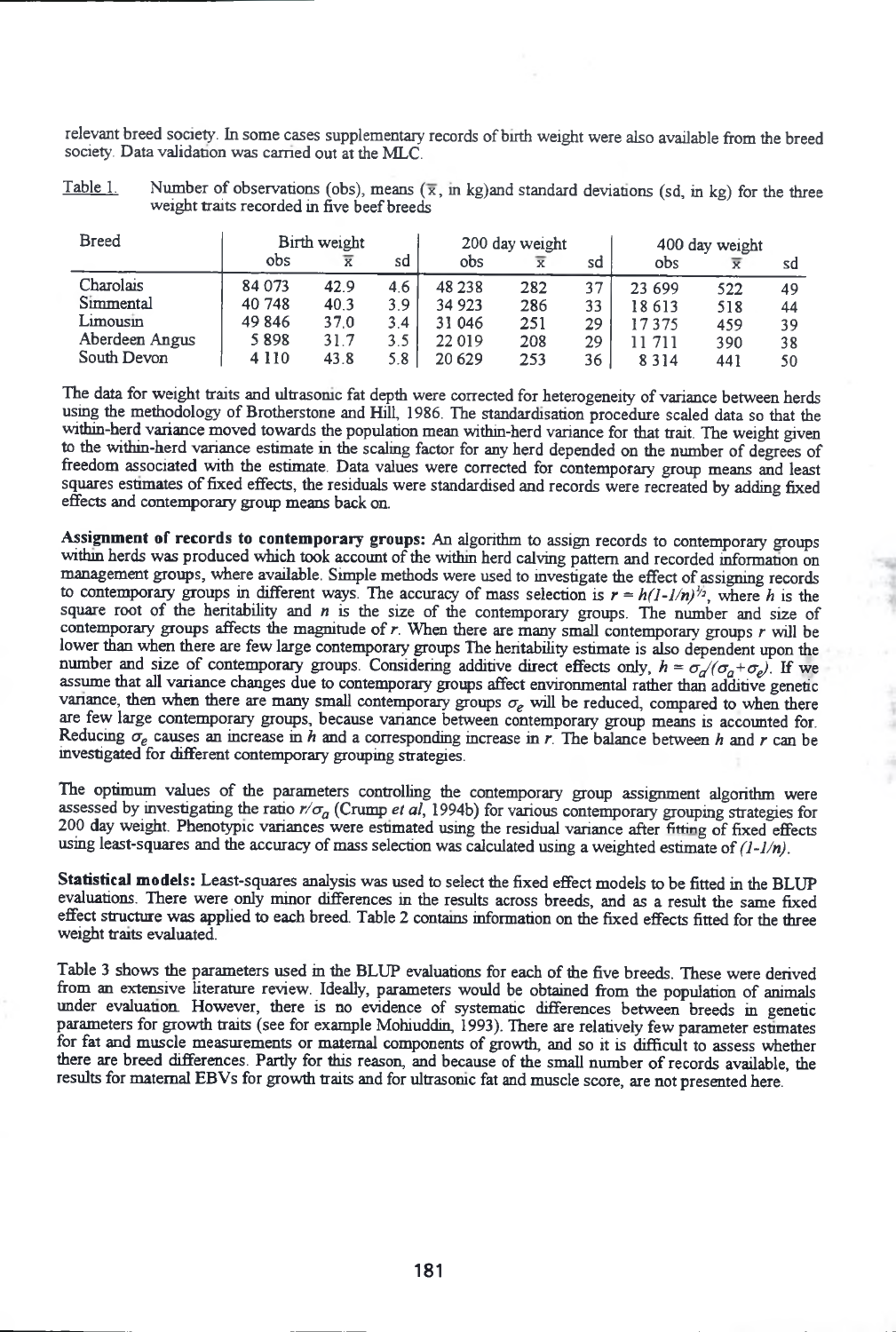| Fixed effect model fitted to all breeds | <u>Table 2.</u> |  |  |  |  |  |  |  |
|-----------------------------------------|-----------------|--|--|--|--|--|--|--|
|-----------------------------------------|-----------------|--|--|--|--|--|--|--|

|                                    | Birth weight | 200 day weight | 400 day weight |
|------------------------------------|--------------|----------------|----------------|
| Contemporary group - excluding sex |              |                |                |
| Contemporary group - including sex |              |                |                |
| Month of birth                     |              |                |                |
| <b>Sex</b>                         |              |                |                |
| Embryo transfer calf               |              |                |                |
| Foster calf                        |              |                |                |
| Birth type                         |              |                |                |
| Breed of mother at birth           |              |                |                |
| Breed of mother at weaning         |              |                |                |
| Percent purebred                   |              |                |                |
| Age of dam (linear and quadratic)  |              |                |                |

**Table 3. Genetic parameters used in BLUP evaluations. Heritabilities on diagonal, genetic correlations above diagonal and phenotypic correlations below diagonal**

|                               | BW   | W200 | W400 | <b>FAT</b> | <b>MSC</b> | <b>BWm</b> | W200m   |
|-------------------------------|------|------|------|------------|------------|------------|---------|
| Birth weight (BW)             | 0.41 | 0.49 | 0.53 | 0.00       | 0.00       | $-0.38$    | $-0.15$ |
| 200 day weight (W200)         | 0.35 | 0.28 | 0.82 | 0.00       | 0.00       | 0.00       | $-0.32$ |
| 400 day weight $(W400)$       | 0.38 | 0.72 | 0.41 | 0.21       | 0.10       | 0.00       | 0.00    |
| Backfat depth (FAT)           | 0.00 | 0.24 | 0.36 | 0.29       | 0.00       | 0.00       | 0.00    |
| Muscling score (MSC)          | 0.00 | 0.10 | 0.30 | 0.10       | 0.25       | 0.00       | 0.00    |
| Birth weight - maternal (BWm) |      |      |      |            |            | 0.06       | 0.42    |
| 200 day wt - maternal (W200m) |      |      |      |            |            |            | 0.07    |

**For all of the breeds, there was some importation of animals from different countries and breeds. In order to take some account of possible differences in the average genetic merit of different populations, genetic groups** (Westell *et al*, 1988, Quaas, 1988) were included in the model.

**BLUP evaluations: The BLUP evaluations were performed within breed, fitting a multivariate Individual Animal Model to the five available traits. In addition to additive direct genetic effects, additive maternal genetic and permanent environmental effects were included for birth weight and 200 day weight. The algorithm used was an adaptation of the multivanate Reduced Animal Model BLUP algorithm of Schaeffer and Wilton (1987).**

**Accuracy evaluations:** Univariate accuracies were calculated as  $(I-PEV/\sigma_i)^{1/2}$ , where *PEV* is the prediction error variance of effect i for the individual and  $\sigma_i$  is the variance associated with effect i. The method of Thompson *et al* (1994) was used to invert the coefficient matrix and obtain prediction error variances for all **effects. Univariate accuracies were converted to 'pseudo-multivariate' accuracies for each animal. In order to estimate prediction error covariances between traits for a given animal, it was assumed that the effective number of records for trait j** *(effj)* **was a subset of the effective number of records for trait k** *(effk)* **(where** *effk* **>** *effj)* **This allows an approximate set of multivanate mixed model equations to be created for an** animal **from which the 'pseudo-multivariate' accuracies can be derived.**

**Comparison of EBVs from consecutive evaluations: For animals with large observed changes in EBVs** between evaluations at times *t* and  $t+1$ , confidence intervals for  $EBV_{t+1} - EBV_t$  are produced using  $PEV_fPEV_{t+1}$  as the variance of  $EBV_{t+1}EBF_t$ . The confidence intervals take account of information included **in the previous evaluation and give an indication of whether any new information available reasonably explains** the observed change in EBVs. Phenotypic information for the animal and close relatives is also summarised.